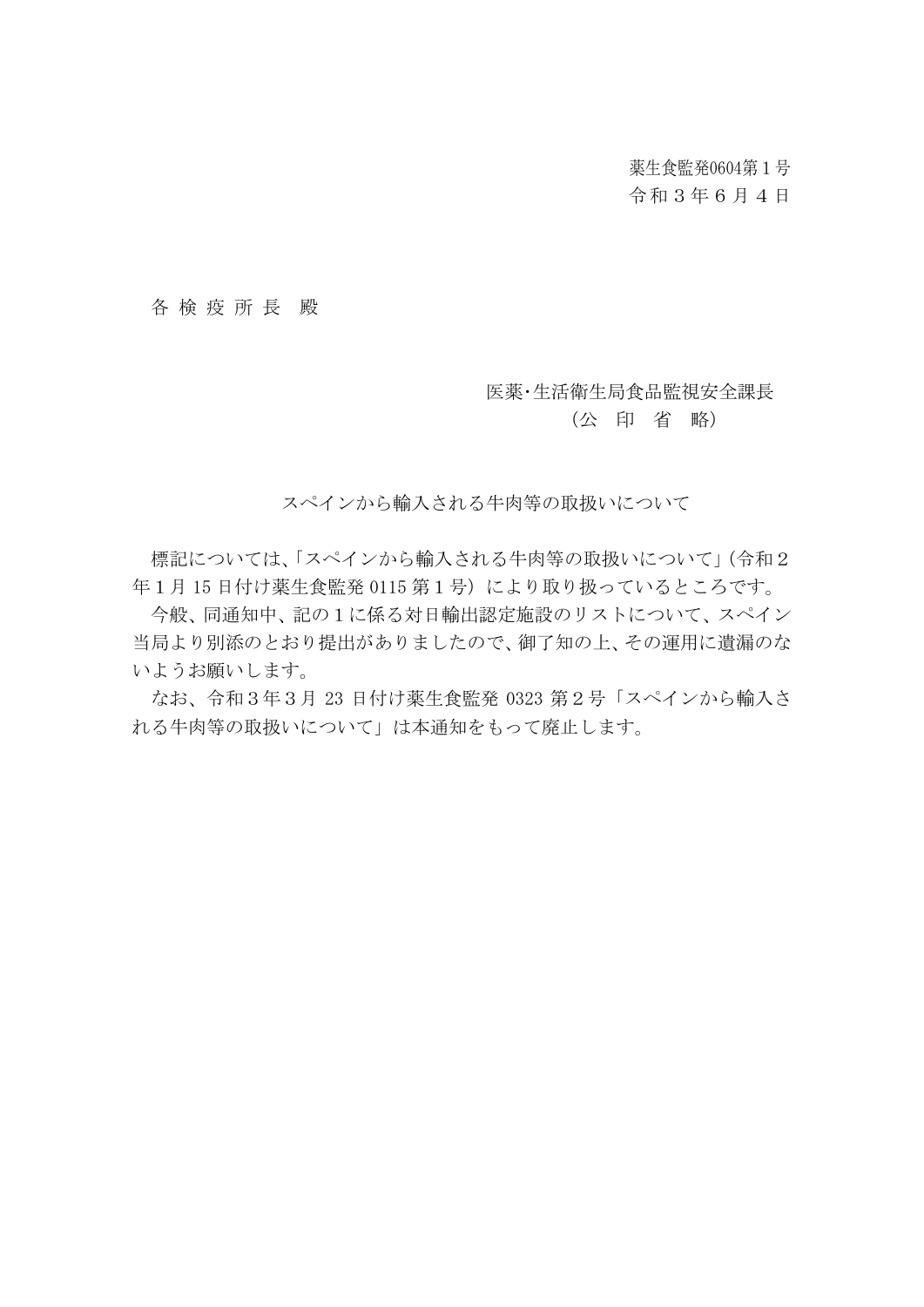

DIRECCIÓN GENERAL DE SANIDAD DE LA PRODUCCIÓN AGRARIA

# **LISTA 7 DE ESTABLECIMIENTOS ESPAÑOLES AUTORIZADOS PARA EXPORTAR CARNE DE VACUNO A JAPÓN**

# 日本に牛肉を輸出することが承認されている指定施設リスト **7** 番

|                  | Nº RGSEAA<br>(登録番号) | <b>RAZÓN SOCIAL</b><br>(会社名)                          | <b>DIRECCIÓN</b><br>(住所)                            | <b>LOCALIDAD</b><br>(市町村)                 | <b>PROVINCIA</b><br>(県)      | <b>ACTIVIDAD</b><br>(分類) | <b>FECHA DE</b><br><b>AUTORIZACION</b><br>(登録日) |
|------------------|---------------------|-------------------------------------------------------|-----------------------------------------------------|-------------------------------------------|------------------------------|--------------------------|-------------------------------------------------|
| $\overline{1}$ . | 40.18387/CA         | AGRO MERCHANTS ALGECIRAS<br>S.L.                      | MUELLE ISLA VERDE S/N                               | <b>ALGECIRAS</b>                          | CÁDIZ                        | <b>CS</b>                | 03/03/2020                                      |
| 2.               | 40.07928/B          | AGRO MERCHANTS BARCELONA-<br>PALAU SA                 | POLÍGON RIERA DE CALDES,<br>AV CAMÍ REIAL 47-49     | <b>PALAU-SOLITA I</b><br><b>PLEGAMANS</b> | <b>BARCELONA</b>             | <b>CS</b>                | 04/03/2020                                      |
| 3.               | 40.26233/B          | <b>AGRO MERCHANTS BARCELONA-</b><br>SANTA PERPETUA SA | PO CAN ROCA, PARCEL·LA 23,<br>CR MAR MEDITERRÀNEA,5 | <b>SANTA PERPETUA</b><br>DE MOGODA        | <b>BARCELONA</b>             | <b>CS</b>                | 04/03/2020                                      |
| 4.               | 10.16263/NA         | <b>ALMAMEAT SL</b>                                    | POLIG. MESETA DE SALINAS<br>10, CALLE B             | SALINAS DE<br><b>PAMPLONA</b>             | <b>NAVARRA</b>               | CP CS SH                 | 06/02/2020                                      |
| 5.               | 10.01899/GE         | CARLOS COLOMER SAU                                    | CT STA PAU, 3                                       | <b>SANT FELIU DE</b><br><b>PALLEROLS</b>  | <b>GIRONA</b>                | <b>CP</b>                | 15/01/2020                                      |
| 6.               | 10.07124/V          | CARNES FELIX, S.A.                                    | CTRA VALENCIA-ALICANTE<br>KM. 280                   | ALBAL                                     | VALENCIA/VALÉN<br><b>CIA</b> | CP CS RW                 | 13/06/2020                                      |
| 7.               | 10.05227/M          | CARNES SIERRA MADRID S.A.                             | CL. KANNA Nº 7 - P.I. P-29                          | <b>COLLADO</b><br><b>VILLALBA</b>         | <b>MADRID</b>                | SH CP CS                 | 21/05/2020                                      |
| 8.               | 10.024761/M         | CARNICAS VOLTOYA, S.L.                                | AVDA. DE LOS PIRINEOS, Nº 5                         | <b>SAN SEBASTIAN</b><br>DE LOS REYES      | <b>MADRID</b>                | <b>CP</b>                | 29/06/2020                                      |
| 9.               | 10.05923/M          | CARPISA FOODS, S.L.                                   | CL. NORUEGA Nº 3                                    | <b>GRIÑON</b>                             | <b>MADRID</b>                | <b>CP</b>                | 15/01/2020                                      |

20 de mayo de 2021 2021 年 5 月 20 日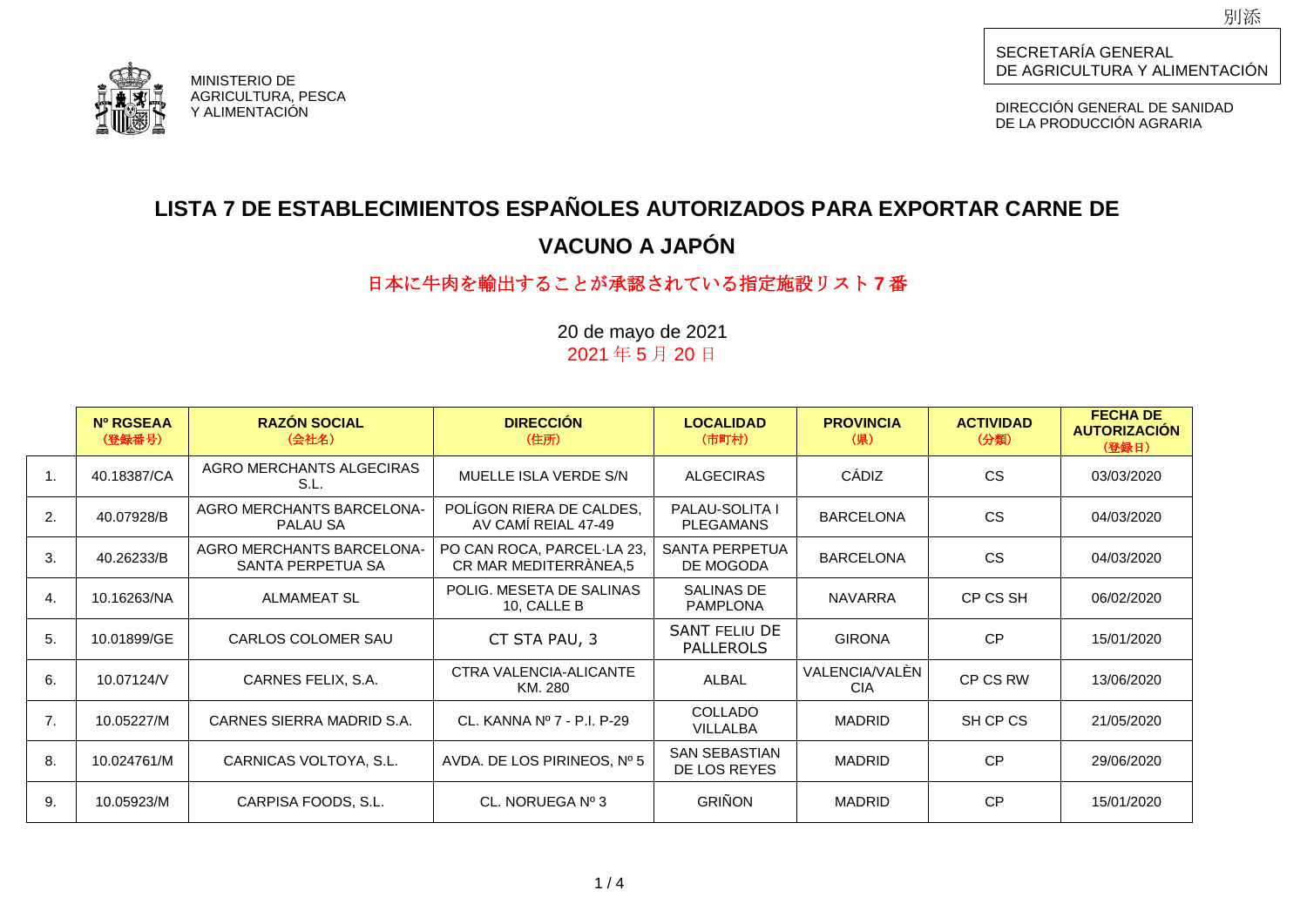

DIRECCIÓN GENERAL DE SANIDAD DE LA PRODUCCION AGRARIA

|     | <b>Nº RGSEAA</b><br>(登録番号) | <b>RAZÓN SOCIAL</b><br>(会社名)                               | <b>DIRECCIÓN</b><br>(住所)                                           | <b>LOCALIDAD</b><br>(市町村)              | <b>PROVINCIA</b><br>(県)      | <b>ACTIVIDAD</b><br>(分類) | <b>FECHA DE</b><br><b>AUTORIZACIÓN</b><br>(登録日) |
|-----|----------------------------|------------------------------------------------------------|--------------------------------------------------------------------|----------------------------------------|------------------------------|--------------------------|-------------------------------------------------|
| 10. | 10.026095/V                | CELEVANT, S.L.                                             | C/ PARET DECANTADA<br>NUM. 15 MASÍA DEL JUEZ                       | <b>TORRENT</b>                         | VALENCIA/VALÈ<br><b>NCIA</b> | CP RW CS                 | 15/01/2020                                      |
| 11. | 10.10333/M                 | CENTRAL DE CARNES MADRID<br>NORTE, S.A.                    | MERCAMADRID, POLIVA,<br>M-35-37-39-41-43-45-47-<br>40-42-44-46-48  | <b>MADRID</b>                          | <b>MADRID</b>                | <b>CP</b>                | 15/01/2020                                      |
| 12. | 10.025120/M                | CENTRAL DE CARNES PREMIUM,<br>S.A.                         | CL. EJE 3-18 Nº 10 PARC.<br><b>B.3.3.1 MERCAMADRID</b>             | <b>MADRID</b>                          | <b>MADRID</b>                | CS CP                    | 15/01/2020                                      |
| 13. | 40.20805/B                 | <b>CUROS FRED SL</b>                                       | Parc d'Activitats Econòmiques,<br>CR Mas de la Mora, 12            | <b>VIC</b>                             | <b>BARCELONA</b>             | <b>CS</b>                | 23/02/2021                                      |
| 14. | 10.07896/M                 | <b>DISTRIBUCION DE ALIMENTOS</b><br>PERECEDEROS S.         | C/ EJE 3-11, N. 6 A-1, MODULO<br>I-3, MERCA                        | <b>MADRID</b>                          | <b>MADRID</b>                | CS RW                    | 15/01/2020                                      |
| 15. | 10.17021/CO                | DISTRIBUIDORA JAROTA DE<br>CARNES S.L.                     | POLIGONO CARNICO S/N                                               | <b>VILLANUEVA DE</b><br><b>CORDOBA</b> | <b>CÓRDOBA</b>               | CP CS                    | 15/01/2020                                      |
| 16. | 10.17752/CC                | EL ENCINAR DE HUMIENTA S.A.                                | CTRA SAUCEDILLA KM 0,5                                             | ALMARAZ                                | <b>CÁCERES</b>               | SH CP CS                 | 15/01/2020                                      |
| 17. | 10.026266/M                | EL ENCINAR DE HUMIENTA, S.A.                               | MERCAMADRID CARRETERA<br>VILLAVERDE - VALLECAS KM<br>3,8 PARCELA J | <b>MADRID</b>                          | <b>MADRID</b>                | CS CP                    | 15/01/2020                                      |
| 18. | 10.20735/V                 | <b>ELABORADOS CARNICOS</b><br>MEDINA, S.A.U.               | POLIG RINCON (EL) VIAL<br>CENTRAL S/N MANZANA 2<br><b>SECTOR V</b> | <b>BUÑOL</b>                           | VALENCIA/VALÈN<br><b>CIA</b> | SH, CP, CS, RW           | 15/01/2020                                      |
| 19. | 10.16894/V                 | <b>FRESCOS Y ELABORADOS</b><br>DELISANO S.A.               | VIAL 2 S/N POL CASTILLA                                            | <b>CHESTE</b>                          | VALENCIA/VALÈN<br><b>CIA</b> | CP, CS, RW               | 25/03/2020                                      |
| 20. | 10.02453/HU                | FRIBIN S.A.T.Nº1269 R.L.                                   | CALLE PARTIDA CHUBERA,<br>S/N                                      | <b>BINEFAR</b>                         | <b>HUESCA</b>                | SH CP CS                 | 15/01/2020                                      |
| 21. | 10.00563/PO                | FRIGORIFICOS BANDEIRA S.L.                                 | CALLE CALZADA Nº 22,<br><b>BANDEIRA</b>                            | <b>SILLEDA</b>                         | <b>PONTEVEDRA</b>            | <b>SH</b>                | 29/06/2020                                      |
| 22. | 10.01261/GE                | <b>FRIGORÍFICOS CÁRNICOS LAS</b><br>FORCAS SL - (FRICAFOR) | CR MARE DE DÉU DEL MONT,<br>31 URBANIZACIÓ LAS FORCAS              | <b>VILAFANT</b>                        | <b>GIRONA</b>                | SH CP CS                 | 15/01/2020                                      |
| 23. | 10.03987/GE                | <b>FRIGORIFICOS UNIDOS SA</b>                              | CT N II KM 707,5,                                                  | RIUDELLOTS DE LA<br><b>SELVA</b>       | <b>GIRONA</b>                | SH CP CS                 | 15/01/2020                                      |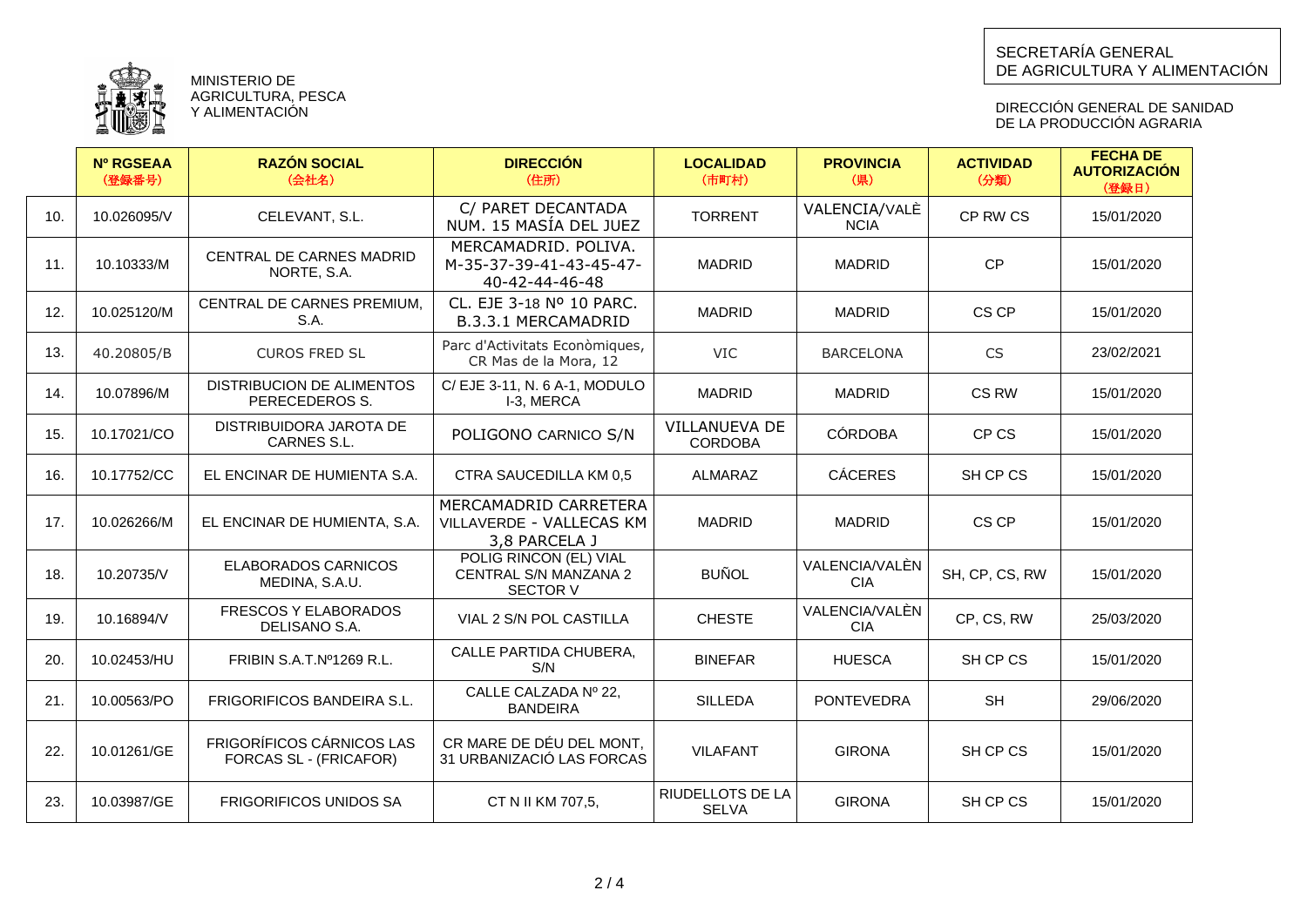

MINISTERIO DE AGRICULTURA, PESCA Y ALIMENTACION

#### DIRECCIÓN GENERAL DE SANIDAD DE LA PRODUCCION AGRARIA

|     | <b>Nº RGSEAA</b><br>(登録番号) | <b>RAZÓN SOCIAL</b><br>(会社名)                          | <b>DIRECCIÓN</b><br>(住所)                                             | <b>LOCALIDAD</b><br>(市町村)        | <b>PROVINCIA</b><br>(県)      | <b>ACTIVIDAD</b><br>(分類) | <b>FECHA DE</b><br><b>AUTORIZACIÓN</b><br>(登録日) |
|-----|----------------------------|-------------------------------------------------------|----------------------------------------------------------------------|----------------------------------|------------------------------|--------------------------|-------------------------------------------------|
| 24. | 10.21869/GE                | FRIGORIFICS LES PRESES SLU                            | Polígon Industrial Les Preses,<br>CR La Parcelaria, 25               | PRESES (LES)                     | <b>GIRONA</b>                | <b>CP</b>                | 11/02/2021                                      |
| 25. | 10.04793/CR                | FRIMANCHA INDUSTRIAS<br>CARNICAS S.A.                 | CTRA, MADRID-CADIZ KM, 200                                           | VALDEPEÑAS                       | <b>CIUDAD REAL</b>           | SH CP CS                 | 24/01/2020                                      |
| 26. | 10.21727/SG                | INCOVA CENTRO CARNICO, S. A.                          | CARRETERA DE LA<br>ESTACION, S/N                                     | ESPINAR (EL)                     | <b>SEGOVIA</b>               | SH CP CS                 | 14/02/2020                                      |
| 27. | 10.00205/BU                | INDUSTRIAS CARNICAS<br>CASTELLANAS, S.A.              | C/MONTES OBARENES Nº 1<br>POLIGONO INDUSTRIAL<br>VILLALONQUEJAR      | <b>BURGOS</b>                    | <b>BURGOS</b>                | SH, CP, CS               | 16/02/2021                                      |
| 28. | 10.08823/B                 | J. VIÑAS SA                                           | CR ERMITA SANT FRANCESC,<br>5                                        | <b>VIC</b>                       | <b>BARCELONA</b>             | SH CP CS                 | 15/01/2020                                      |
| 29. | 10.04764/VA                | JUSTINO GUTIERREZ, S.L.                               | CALLE LAS LOBAS 18                                                   | <b>LAGUNA DE</b><br><b>DUERO</b> | VALLADOLID                   | SH CP                    | 13/02/2020                                      |
| 30. | 10.00889/MU                | MATADERO EL CABEZO DE LA<br>PLATA S.L.                | C/UBEDA 1                                                            | CABEZO DE LA<br><b>PLATA</b>     | <b>MURCIA</b>                | SH CP CS                 | 13/02/2020                                      |
| 31. | 10.01662/MU                | MURGACA, S.A.                                         | C/ BERLIN Nº43. POL IND<br>CABEZO BEAZA.                             | <b>SAN FELIX</b>                 | <b>MURCIA</b>                | SH, CP                   | 29/01/2021                                      |
| 32. | 10.01400/LU                | NOVAFRIGSA SA UNIPERSONAL                             | LAMABLANCA-COESES, S/N                                               | LUGO                             | <b>LUGO</b>                  | SH CP CS                 | 24/01/2020                                      |
| 33. | 10.04396/GE                | ROCA 1927 SLU                                         | CR DELS MOLINS DRAPERS,<br>15                                        | <b>BANYOLES</b>                  | <b>GIRONA</b>                | SH CP CS                 | 15/01/2020                                      |
| 34. | 10.19145/CO                | S.C.A. GANADERA DEL VALLE DE<br>LOS PEDROCHES (COVAP) | CARRETERA CANALEJA S/N -<br>MARGEN IZQUIERDO, DEHESA<br><b>BOYAL</b> | <b>POZOBLANCO</b>                | <b>CÓRDOBA</b>               | SH CP CS                 | 15/01/2020                                      |
| 35. | 10.02541/M                 | SUMINISTROS MEDINA S.L.                               | C/SEVERO OCHOA 25 Y 27                                               | <b>LEGANES</b>                   | <b>MADRID</b>                | CS, RW, CP               | 15/01/2020                                      |
| 36. | 10.03528/C                 | SUMINISTROS MEDINA S.L.-<br>MATADERO DE MONTELLOS     | CTRA. BETANZOS-SANTIAGO,<br>KM. 3.300                                | <b>BETANZOS</b>                  | CORUÑA, A                    | SH <sub>CS</sub>         | 21/01/2020                                      |
| 37. | 10.21431/LU                | SUMINISTROS MEGARO FOODS,<br>S.L.                     | PARQUE EMPRES.CASTRO<br>RIBERAS DE LEA                               | CASTRO DE REI                    | <b>LUGO</b>                  | CP CS RW                 | 21/02/2020                                      |
| 38. | 10.22143/V                 | VACUM CARNES DE LUJO, S.L.                            | C/6 S/N POL MASIA DEL<br>CONDE                                       | <b>LORIGUILLA</b>                | VALENCIA/VALÈN<br><b>CIA</b> | CP RW CS                 | 30/03/2020                                      |